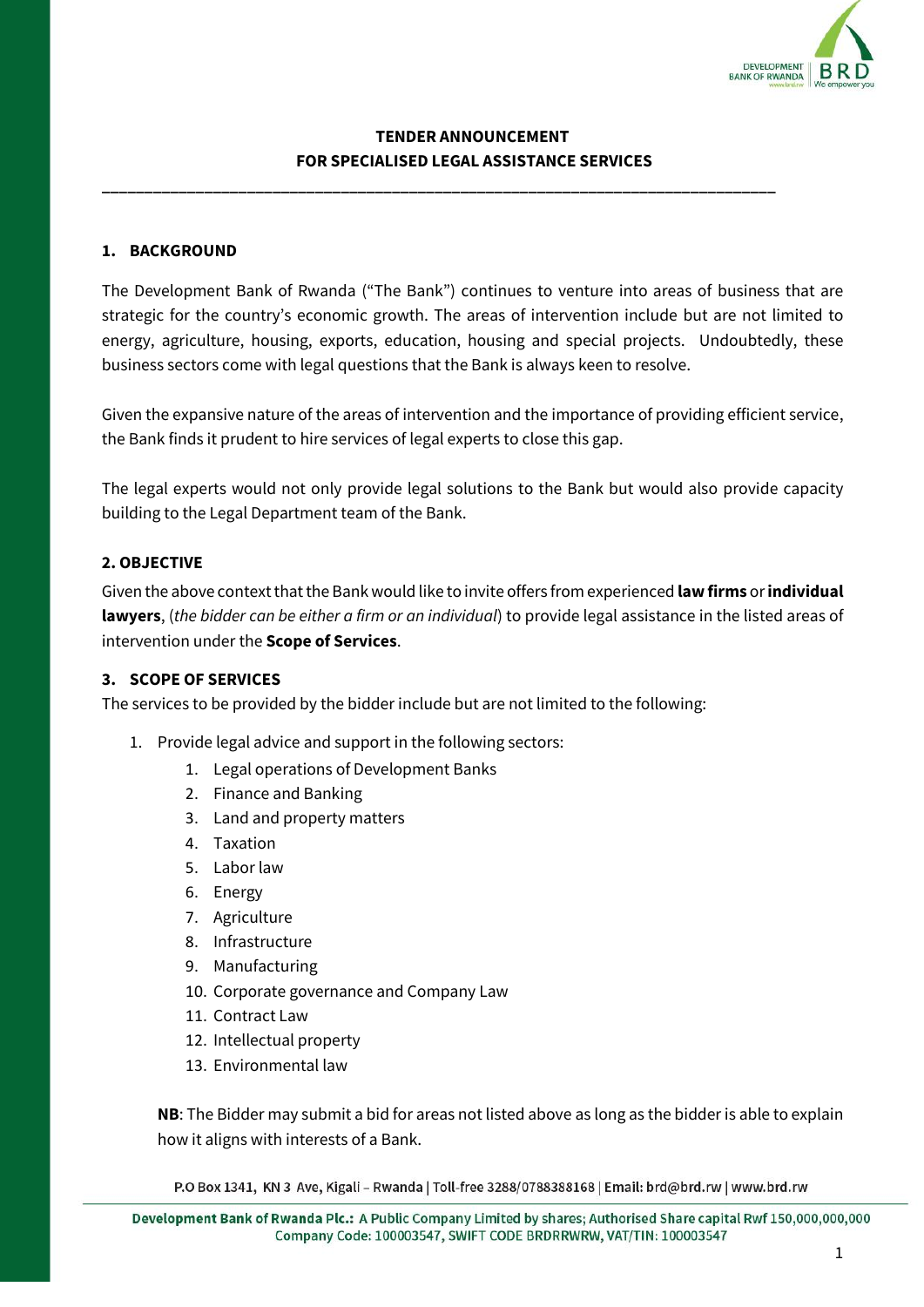

- 2. Drafting of legal agreements in English or French and Kinyarwanda. It is not a prerequisite to master all the three languages. Bidder need only demonstrate their expertise in the chosen language.
- 3. Review of the Bank's policies to ensure alignment with local laws.
- 4. Providing legal opinions on areas of interest to the Bank including periodic legal updates on new laws.
- 5. Providing Capacity training to the Legal Team as required.
- 6. Represent and assist the bank before courts of law in Rwanda and in Alternative dispute resolution (ADR) proceedings in the areas of intervention listed in 1.

# **4. DURATION OF THE CONTRACT**

This service will be provided under a framework contract whose duration will be agreed upon on awarding of the contract.

# **5. YEARS OF EXPERIENCE OF THE BIDDER**

Bidders must comply with the following:

- 1. If the bidder is an **entity (law firm)**, a minimum of 5 to 10 years of working experience in the chosen area under the scope of services is required. However, the law firm should ensure that it has lawyers with at least 5 to 10 years of working experience in the chosen area under the scope of services. Please note that **more weight** will be given to the **profile** of the **individual Lawyers** regardless of the experience of the law firm.
- 2. If the bidder is an individual lawyer (meaning they opt not to bid as a law firm), he or she should have at least 5 to 10 years of experience working in the area under the scope of services.

## **6. OTHER REQUIREMENTS**

Bidders shall submit the following documentation in the bid document:

- i) Cover Letter addressed to the Chief Executive Officer of BRD clearly indicating the **scope of services** that the bidder is bidding for and clarity on whether the **bidder** is an **entity** or **individual**. **It is not a requirement to bid for all services**.
- ii) Valid tax clearance certificate.
- iii) Certificate of Company Incorporation if the bidder is an entity.
- iv) Lawyers Card or Individual annual license if the bidder is an individual.
- v) At least three (3) letters of recommendation certifying the successful completion of services the bidder is interested in.
- vi) Detailed profile of the bidder(s).